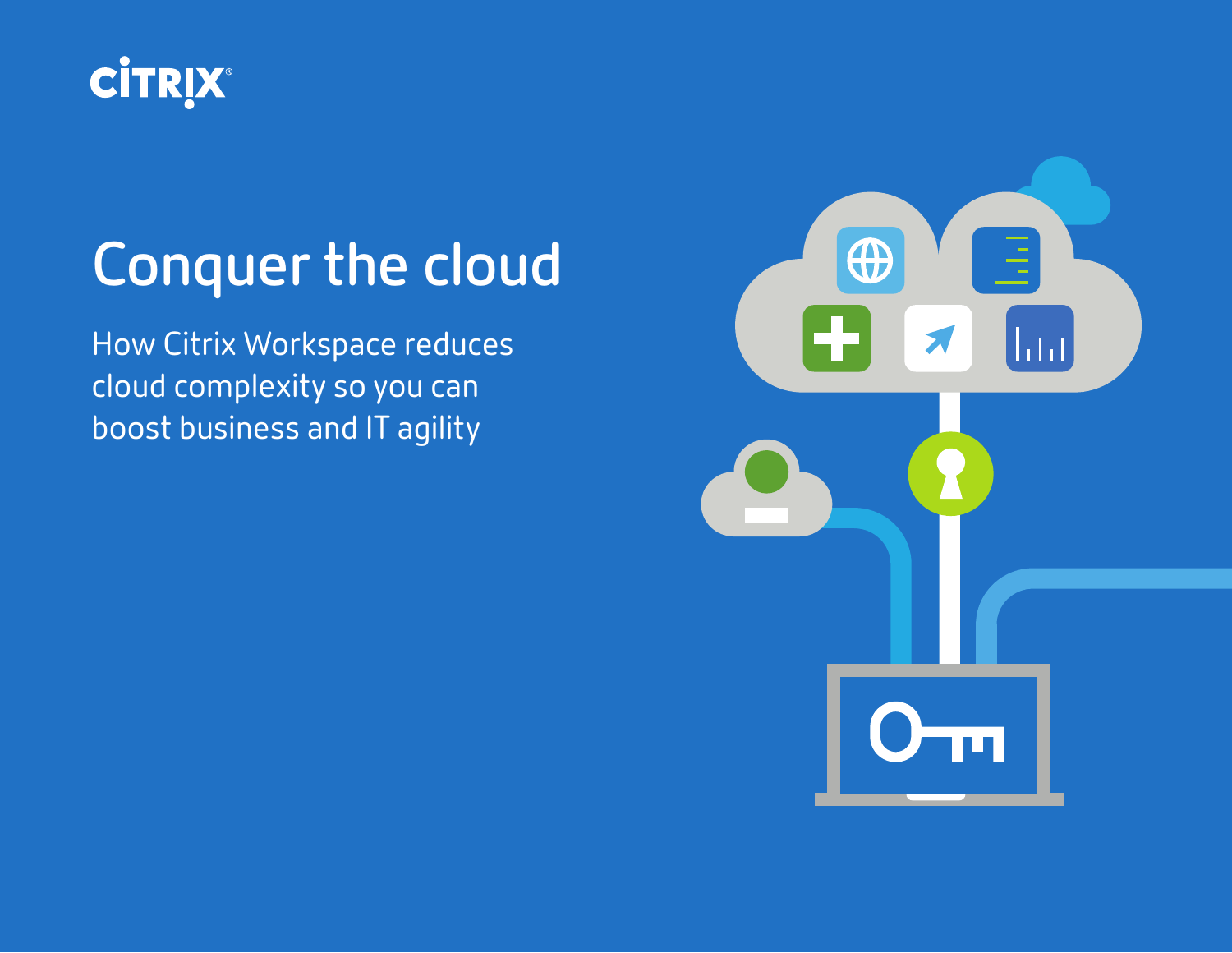## <span id="page-1-0"></span>Contents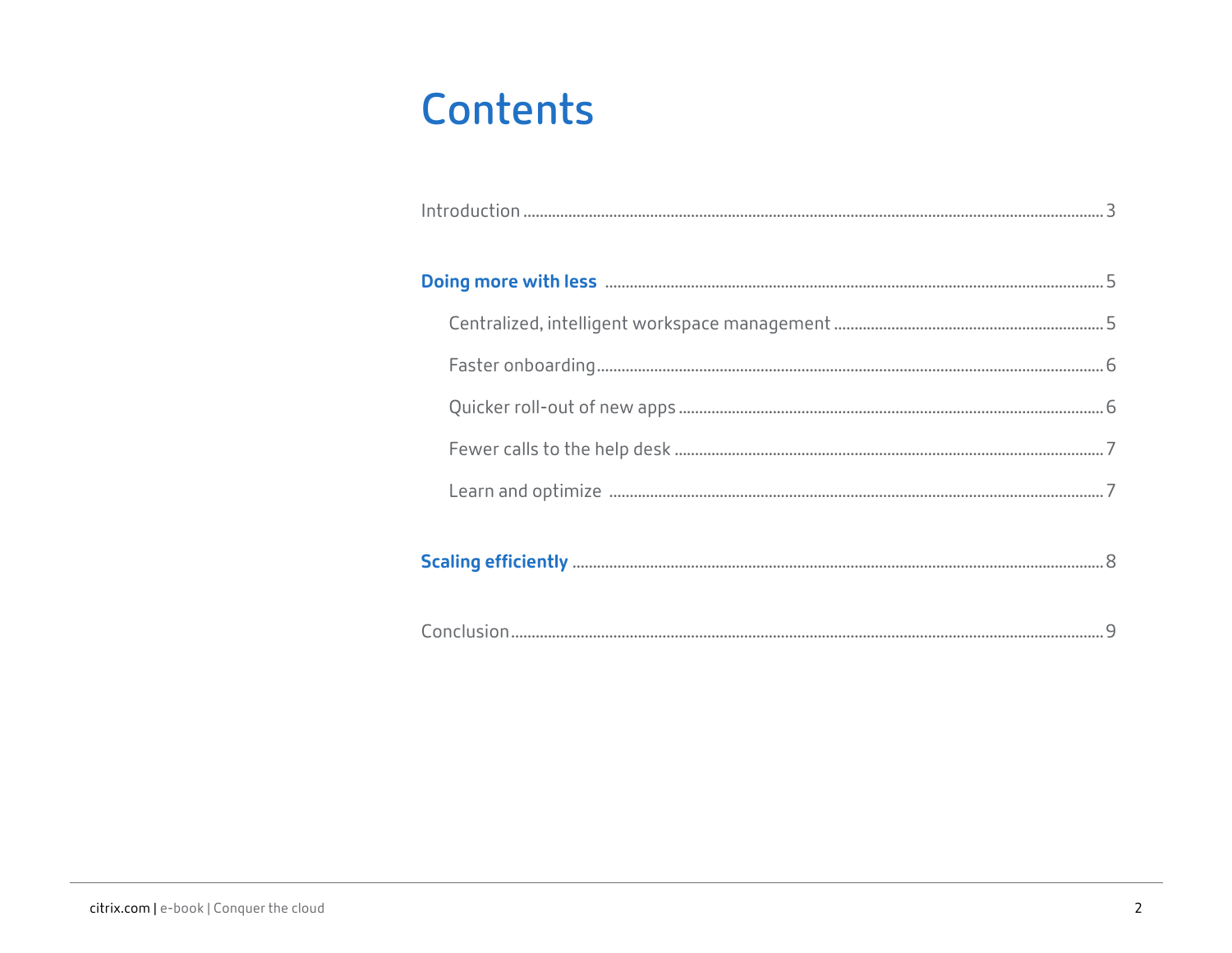## <span id="page-2-0"></span>**Preparing your infrastructure for the future of cloud**

Emerging technologies like AI, analytics, and hybrid and multicloud computing are helping organizations drive innovation and capitalize on new opportunities. At the same time, cloud solutions create infrastructure complexity causing security risks and poor user experiences. This complexity is preventing IT organizations from focusing on the strategic business initiatives the cloud should be delivering.

Citrix Workspace reduces cloud complexity, minimizes security threats, delivers a better user experience, and enables IT teams to efficiently manage their infrastructure. It also can help you streamline the delivery and management of apps and data in an increasingly cloud-first world.



#### **←** [Pg. 2](#page-1-0) [| Pg. 4](#page-3-0) **→**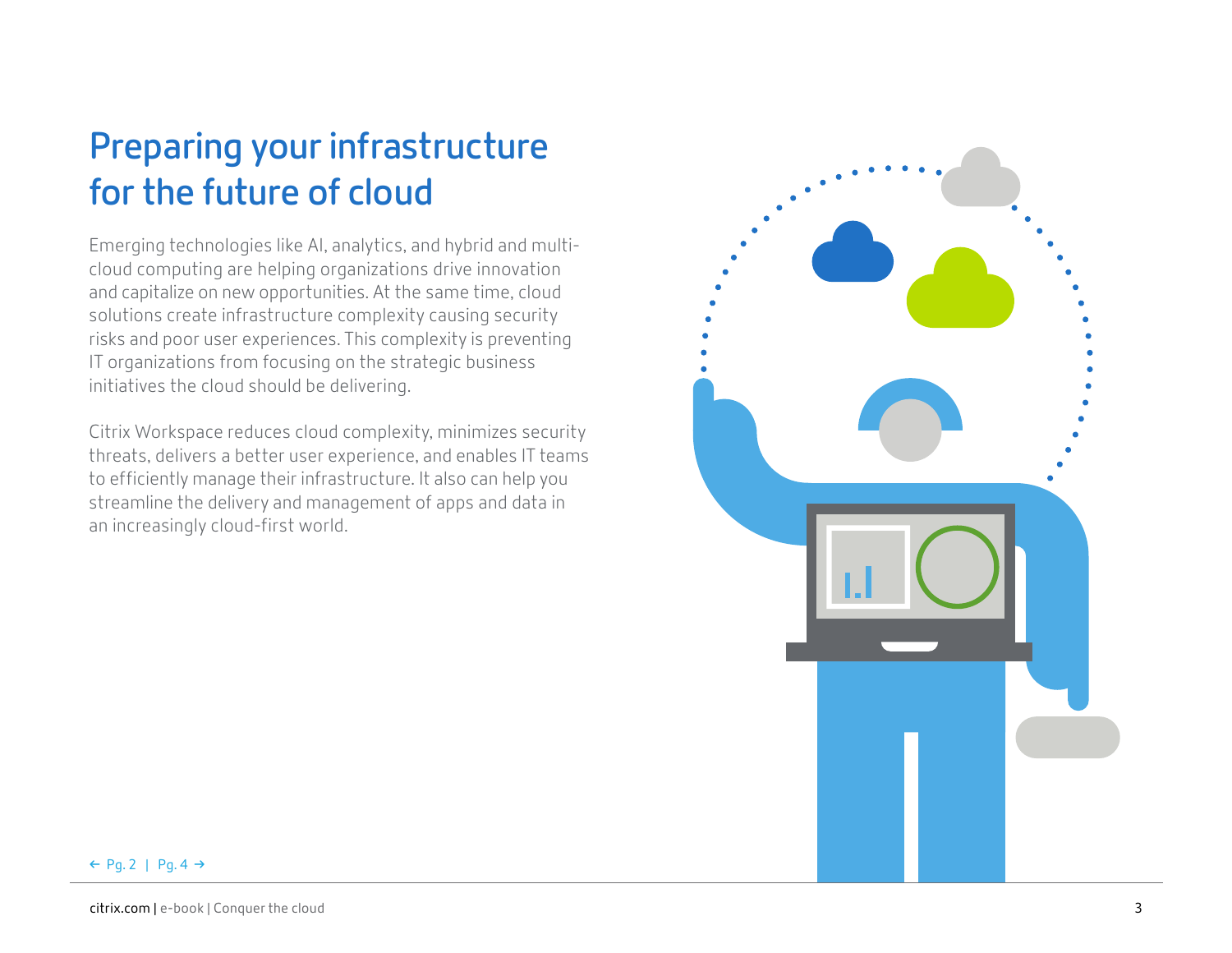# <span id="page-3-0"></span>**54%**

of organizations are using a multi-cloud strategy. Their top reasons include improved availability and speed, increased cloud options... flexibility, a[nd](https://www.citrix.com/it-security/resources/ponemon-security-study.html) disaster recovery.<sup>1</sup>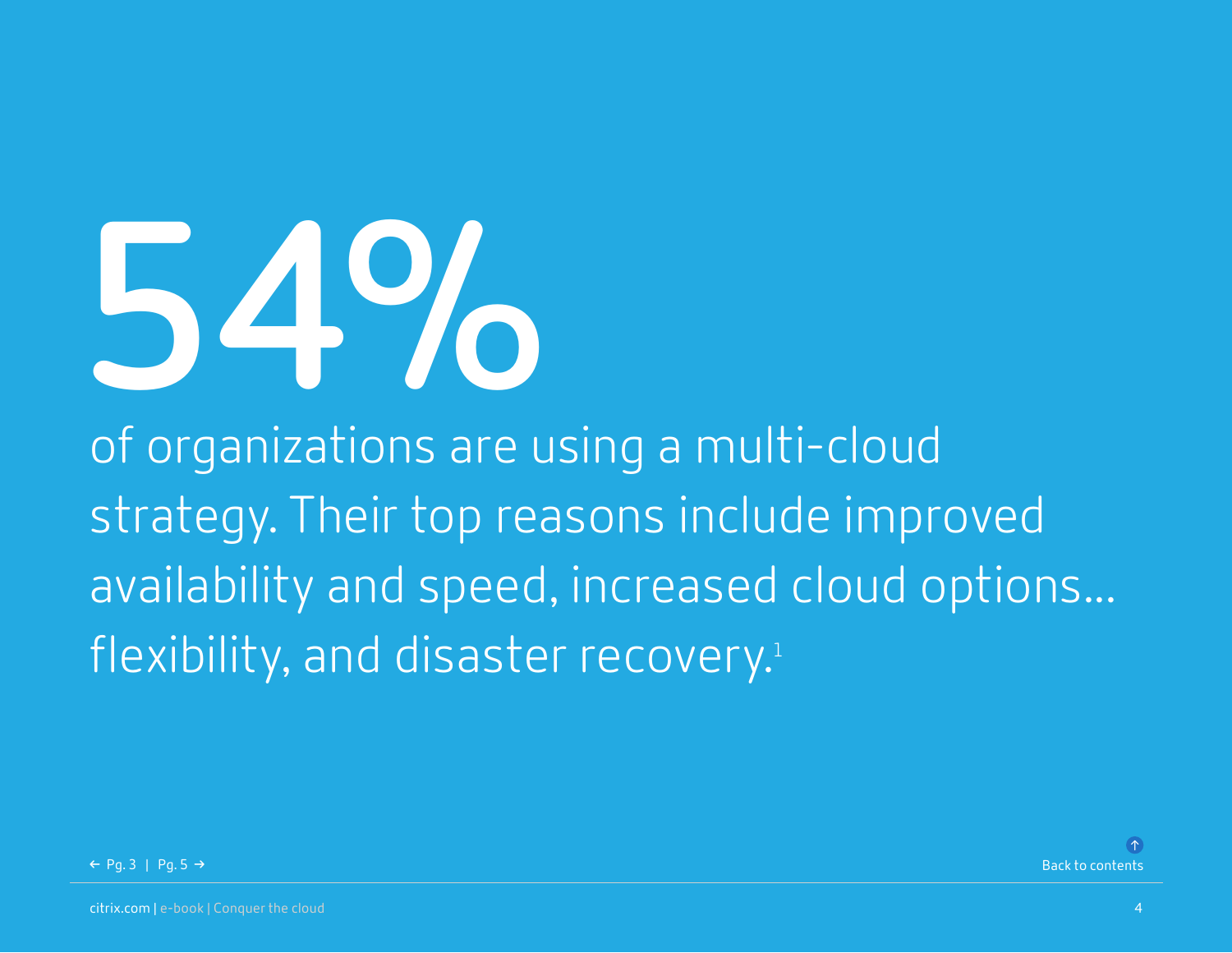### <span id="page-4-0"></span>**Doing more with less**

For many companies, the adoption of cloud services has required a greater investment in point solutions for management of app delivery, security, content collaboration, networking and endpoints. This approach has resulted in greater IT complexity, and it reduces the time IT can spend on strategic business initiatives. Citrix Workspace is an integrated solution that allows teams to work more efficiently. Here are a few ways Citrix helps fuel business and IT agility:

#### **Centralized, intelligent workspace management**

Citrix Workspace and Citrix Networking provide integrated services across your entire infrastructure, including:

- application delivery
- identity management
- access control

**1**

- network security and management
- device and application policy management
- content collaboration

But workspace delivery is only the beginning. Citrix Workspace makes it easy for administrators to access all of these services. Added to that is machine-learning based analytics that capture information across the services. These intelligent analytics provide insights into potential security risks, along with opportunities for operational efficiency, and application and network performance.

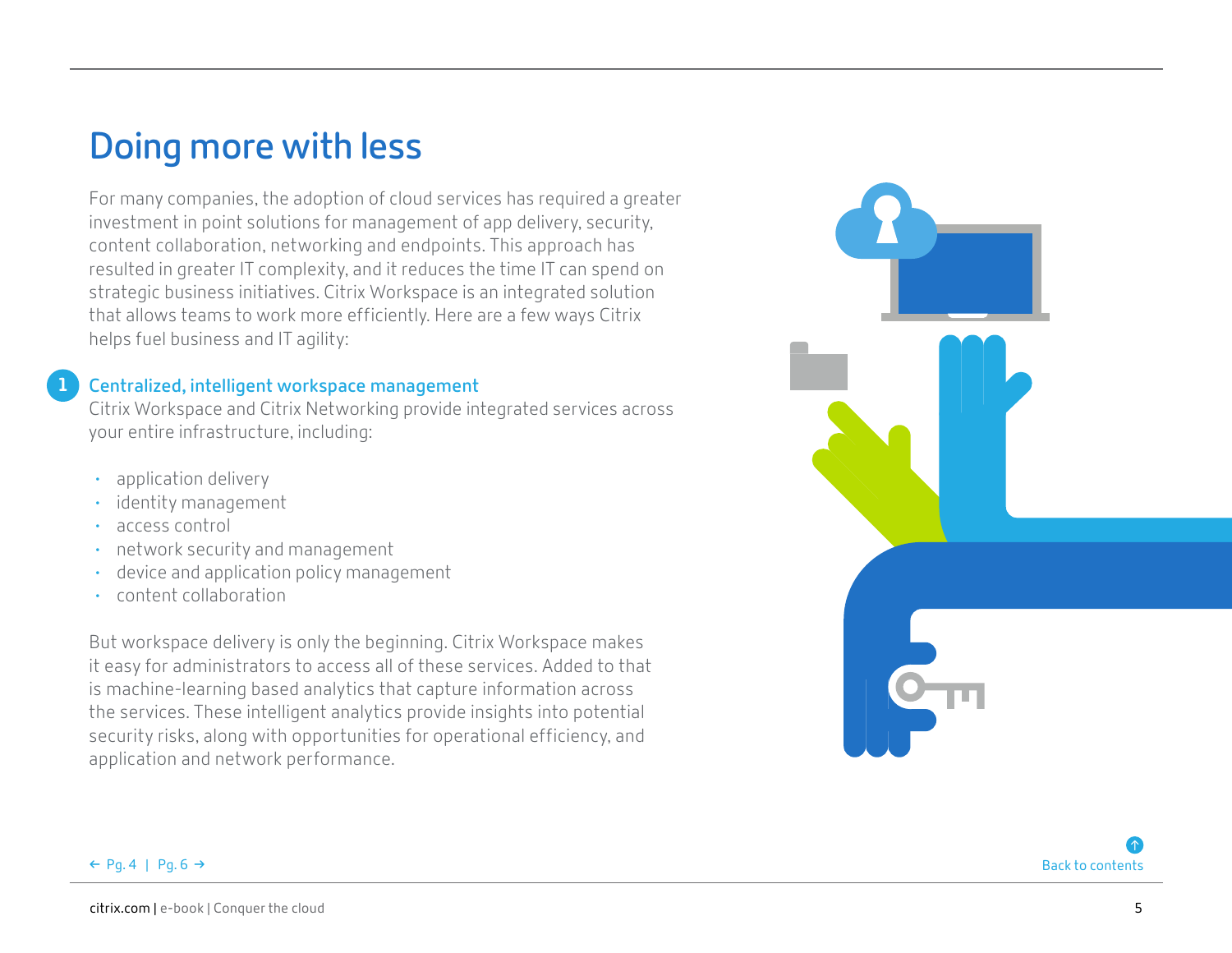<span id="page-5-0"></span>

#### **Faster onboarding 2**

With Citrix Workspace, you can quickly onboard new employees, contingent workers, or entire offices. Fueling productivity with continuous delivery of apps and data, our Citrix Workspace also secures access to the apps your users need from the get-go, regardless of their device or network. It also ensures a seamless and consistent experience that can be easily managed and updated from a centralized location — so your organization can scale your workforce up or down as demand requires, anywhere around the world.

#### **Quicker rollout of new apps**

**3**

Instead of building, testing, and launching new applications or desktops in weeks, or even months, Citrix Workspace significantly reduces roll-out time to days — and in some cases, even hours. For example, IT teams can build, test and deploy new Windows 10 apps in one workload while simultaneously running daily operations to roll out and manage updates to legacy Win32 apps workloads — regardless of where workloads are hosted.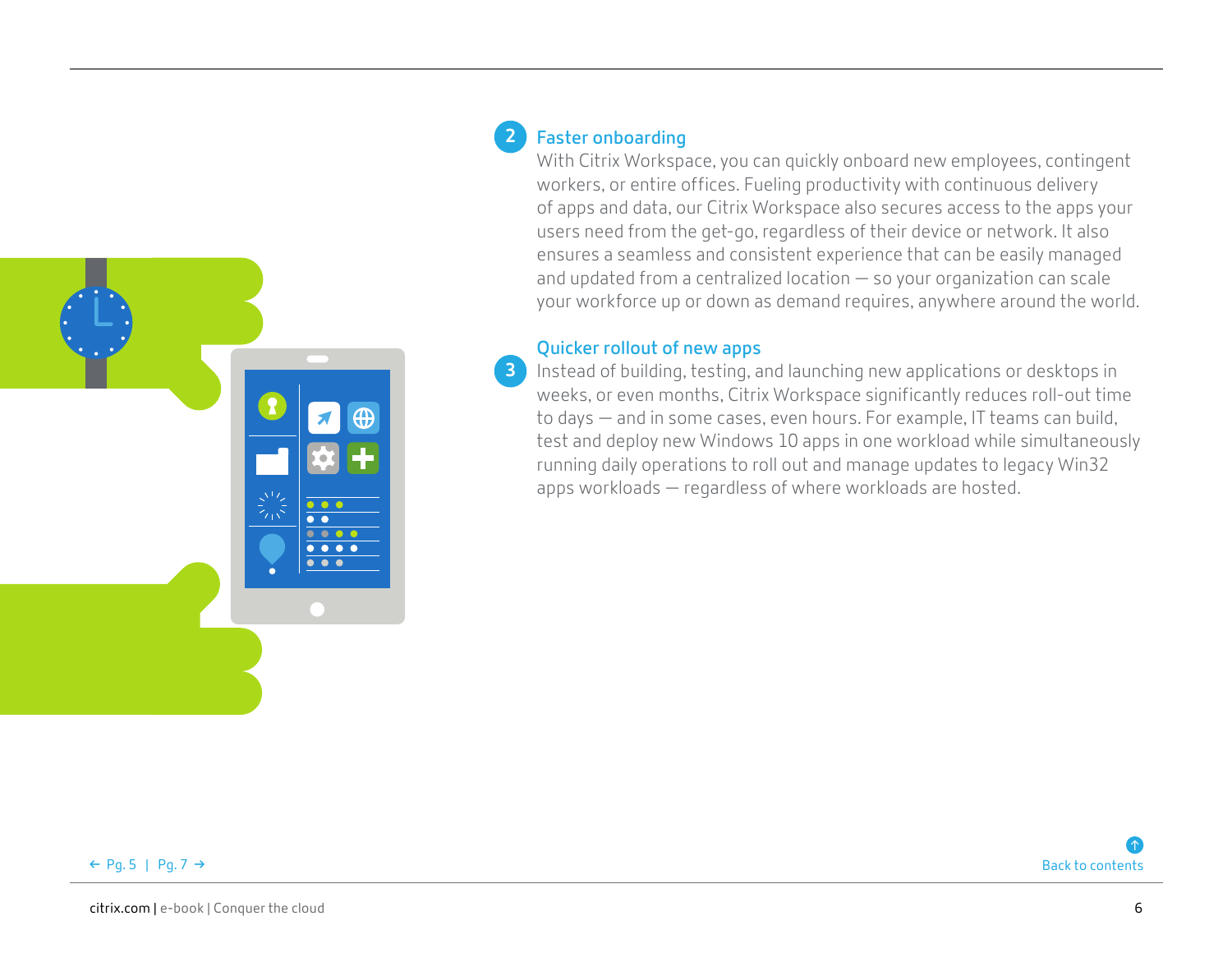<span id="page-6-0"></span>

#### **Fewer calls to the help desk**

In a cloud world, SaaS and web apps certainly provide greater business agility. But at the same time, they leave users with more apps with separate user names and passwords to deal with. With Citrix Workspace single-sign on (SSO), complete with multi-factor authentication across any app (SaaS, web, virtual, or mobile) users are less likely to call your help desk to reset their passwords. It also provides you with a single point of control resulting in fewer security risks. What's more, deep integrations with ServiceNow help reduce time and frustration for both users and administrators through outof-the-box or custom workflows. Users can easily request permission to an app through a single click in ServiceNow, and administrators can easily add the application to the user's workspace.

#### **Learn and optimize 5**

With user-based analytics, our digital workspace allows you to gather information about your users' work activities. It then compiles the data into informative profiles and actionable insights so you can reduce security threats and provide your users with a better experience by optimizing app performance through intelligent traffic management.

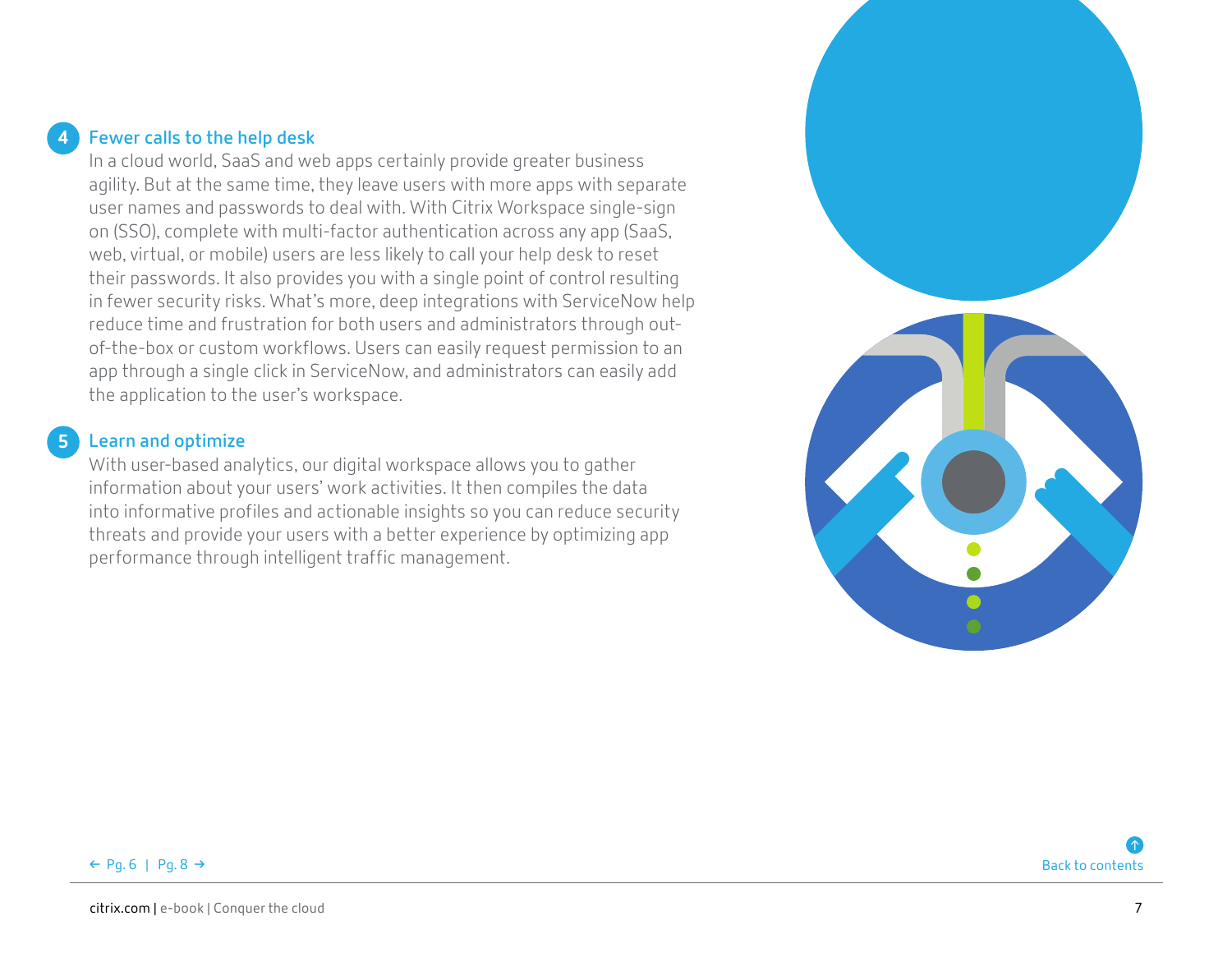## <span id="page-7-0"></span>**Scaling efficiently**

Regardless of whether your workloads are in the cloud, on premises or both, Citrix Workspace makes it easy to adjust your workspace as your needs dictate. You can also grow or shrink your cloud usage as needed, route traffic to the best-performing infrastructure for each user, and ensure high performance for critical applications — even when a network link fails. And, you'll be able to meet compliance with hybrid-cloud storage, regardless of whether you save files in the cloud or on-prem.

## **51%**

**It's no surprise that more than half of companies now think of their cloud providers as a portfolio that needs to be managed as a whole rather than as individual parts, even as they migrate more applications to more vendors in more clouds.2**